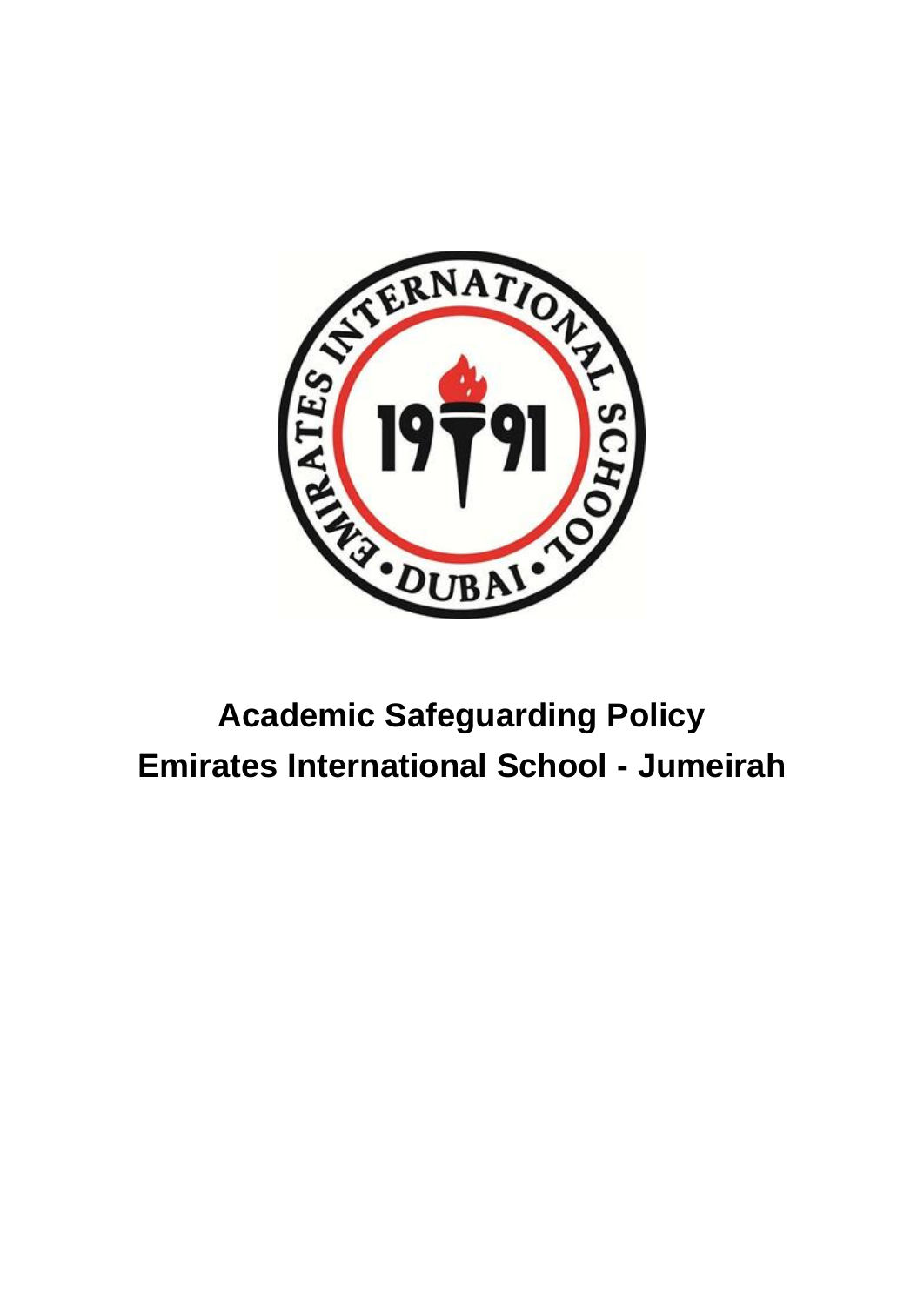# **EIS Safeguarding Policy 2021-2022**

# **Prevention, Protection, Support Rationale**

At Emirates International School we are fully committed to promoting children's rights, notably their right to be protected from harm, abuse and exploitation and to be involved in any decisions that directly affect them. Emirates International School is committed to developing the children's understanding of their rights and responsibilities as global citizens, in line with The United Nations Convention on the Rights of the Child to which the UAE is a signatory.

# **The UN Convention on the Rights of the Child**

# **Article 34**

The Government should protect children from sexual abuse.

# **Article 33**

The Government should provide ways of protecting children from dangerous drugs.

# **Article 39**

Children who have been neglected or abused should receive special help to restore their self-respect.

# **Article 19**

Governments should ensure that children are properly cared for, and protect them from violence, abuse and neglect by their parents, or anyone else who looks after them.

# **Article 36**

Children should be protected from any activities that could harm their development.

# **Article 12**

Children have the right to say what they think should happen, when adults are making decisions that affect them, and to have their opinions taken into account

This policy defines the responsibilities, processes and procedures relating to the protection of students at Emirates International School. The overall intention and purpose behind this Child protection policy is underpinned by the fundamental principle of the Children Act 1989 and The United Nations Convention on the Rights of the Child.

*EIS Safeguarding Policy 2021-22 Reviewed October 2021*

This policy should be read in association with the Code of Conduct and the policies on Behaviour, E-Safety, Attendance and the Health and Safety Policy.

# **ROLE AND RESPONSIBILITIES OF DESIGNATED SAFEGUARDING OFFICER (DSO) FOR CHILD PROTECTION ISSUES**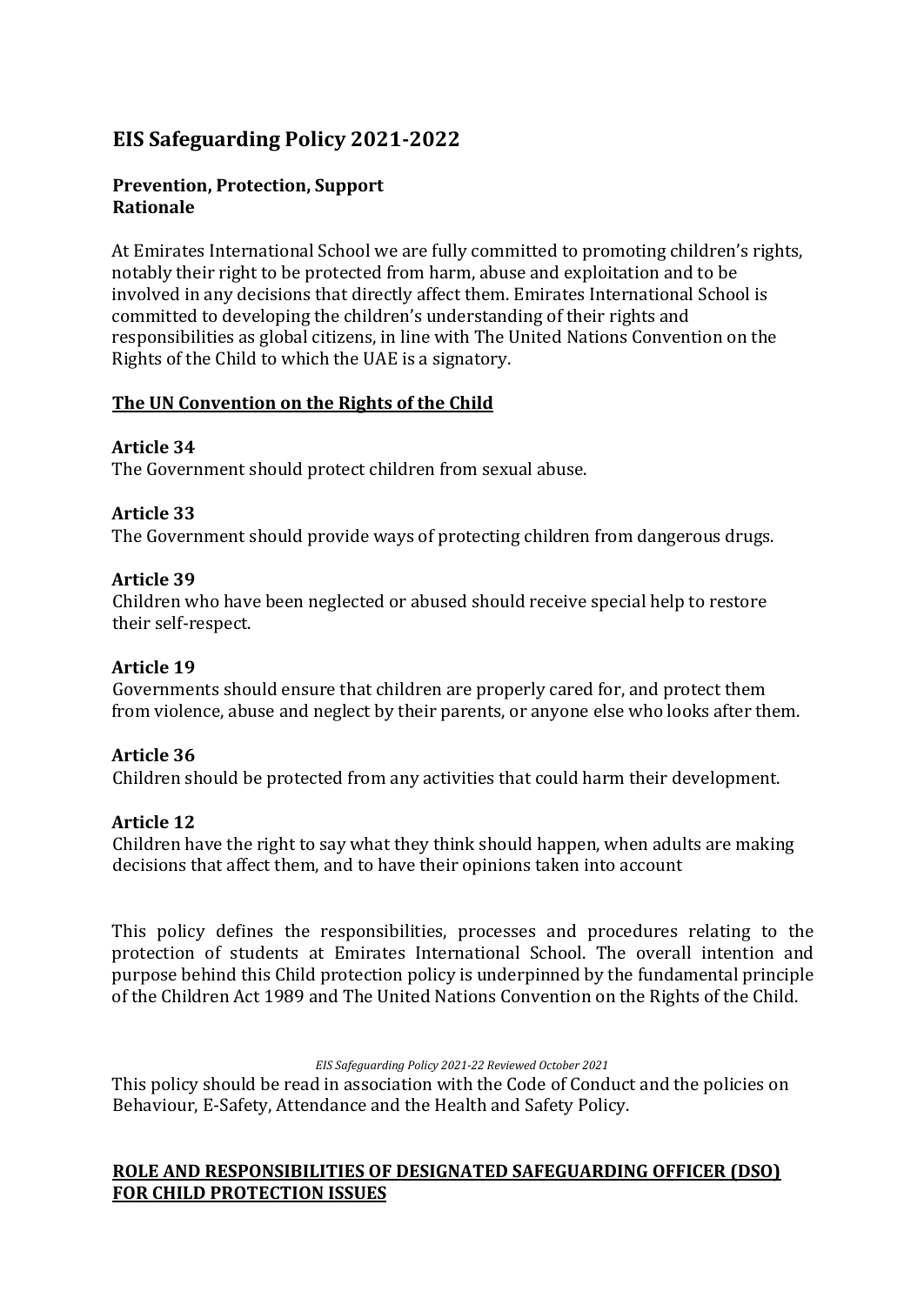At EISJ the Assistant Heads, Pastoral are responsible for Child Protection issues. They are responsible for coordinating action within the institution and liaising with outside agencies/professionals as appropriate. They...

- will follow the agreed procedures
- know how to identify the signs and symptoms of abuse
- can provide advice and support to staff in matters of Child Protection report allegations and suspicions to Heads of School and Principal when necessary and as soon as practical
- maintain relevant records of incident reports and follow-up
- ensure all records are kept confidentially, separate from the main student file, and in locked locations
- know when and how to make a referral to outside agencies/professionals
- can contribute to and monitor a child protection plan
- will hold monthly case conferences (Child Protection Meeting) with School Counsellors to update themselves on status of current/new concerns

All EISJ staff have received official externally certified Safeguarding training as well as in-house training on Child Protection matters.

# **PREVENTION**

# **SCHOOL ENVIRONMENT**

All staff will be expected to contribute towards an environment that offers children maximum protection e.g. contributing to creation of a positive atmosphere in which students are respected and know that they can find assistance if necessary. Children should know that there are adults in the school whom they can approach if they have a worry or a problem.

EISJ has two school counsellors:

Primary School: Shaista Ansari sansari@eischools.ae High School: Rose Kamath rkamath@eischools.ae

*EIS Safeguarding Policy 2021-22 Reviewed October 2021*

### **SECURITY**

It is a safeguarding priority that access to the school site is monitored closely in order to ensure the safety of all students and staff. All staff, parents, and visitors are asked to observe the school's procedures. In addition to 24 hour CCTV we have the following in place:

**Meetings**- parents who have arranged to meet with a member of staff should sign in at reception and wait for the teacher to collect them, or to be escorted to the meeting room. Parents do not have unescorted access to the school building.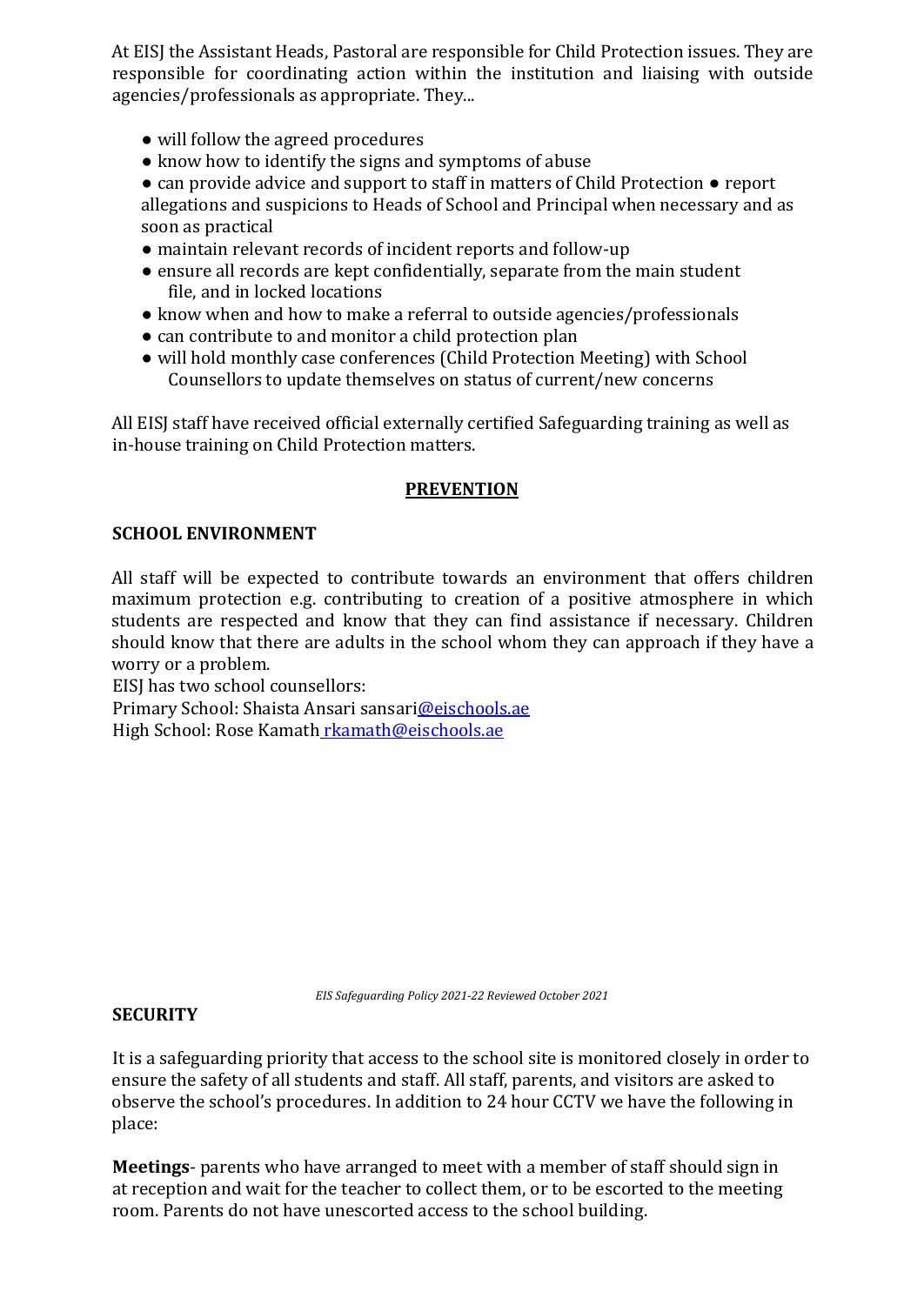**Visitors' Code of Conduct-** all visitors are made aware at reception of our expectation for visitors.

**Signing in-** all visitors sign in at reception and must present ID. Parents and nominated persons such as drivers or nannies have school ID which must be worn at all times in the school building. Other visitors must leave a photo ID such as driving license or Emirates ID with security staff and will be asked to wear a visitor pass.

# **CHILD PROTECTION IN THE CURRICULUM**

The planned curriculum will include material and activities which are designed to help children to be less vulnerable to abuse, where this is possible, without in any way implying that the responsibility for child protection is the child's. This will include emotional health and well-being, sex education, anti-bullying, safety, drug education and all work that develops self- esteem and inter-personal skills.

### **MONITORING OF ATTENDANCE**

Staff should notify the safeguarding team immediately if there is an unexplained absence of more than one day of a student who is on the EISJ Child Protection register.

### **EMPLOYMENT**

Safe recruitment procedures will be upheld e.g. appropriate checks are carried out on new staff and volunteers who will work with children.

### **INFORMATION**

Information about individual needs will be shared with relevant others in order to ensure the highest level of care and support. A register of medical needs and Achievement Centre IEPs (Individual Education Plans) and profiles will be available on the Drives and staff will be reminded to refer to these. Updates will be circulated to all staff.

*EIS Safeguarding Policy 2021-22 Reviewed October 2021*

### **MEDICAL**

Emergency procedures will be made known to all staff to ensure that children who require medical assistance will receive it promptly. In order to protect children, there will be staff training provided in the use of Epipens and information regarding the treatment of children with epilepsy will be available on

### **THE SCHOOL NURSE**

Their role is to ensure that relevant information obtained in the course of their duties is communicated to the Child Protection Team when appropriate. Types of injuries attendance at the clinic and frequency are recorded. The medical team are responsible for informing the Child Protection Team of any concerns they have about the student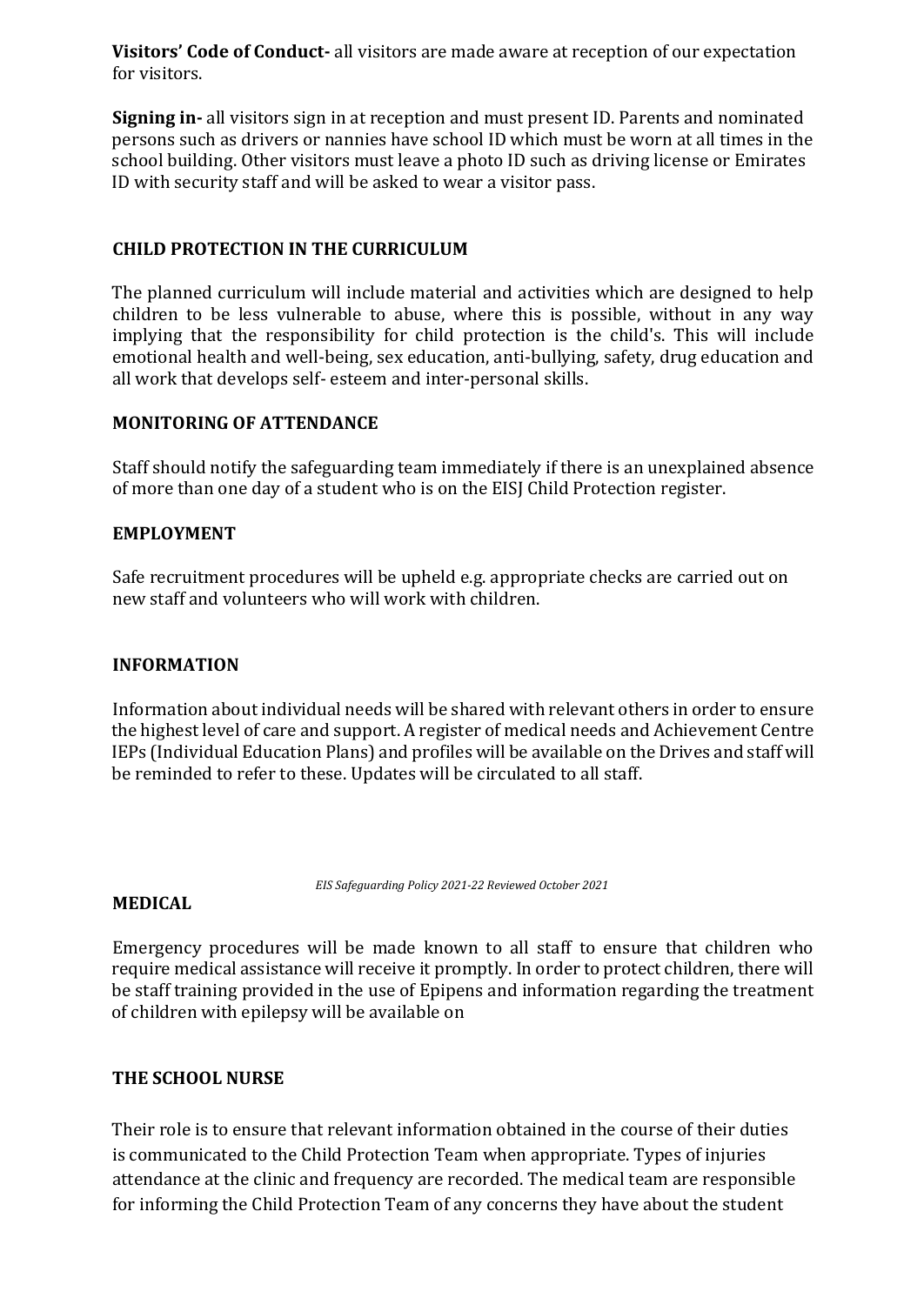data they are recording.

# **PARENTS**

Parents should be aware that the school will take any reasonable action to ensure the safety of its students. In cases where the school has reason to be concerned that a child may be subject to ill-treatment, neglect or other forms of abuse, staff will have no alternative but to follow Child Protection Procedures.

Parents will not always be fully informed of concerns unless staff are certain that the safety of the child will not be prejudiced by their doing so.

# **PROTECTION**

# **Signs and Symptoms (please see Appendices A (i) and (ii)**

All staff have a responsibility to protect and safe guard children. Child abuse may come to **staff** attention in a number of ways:

- A child or young person may make a direct disclosure to staff
- Staff may observe bruises/burns or injuries for which there is no plausible explanation
- Another child, young person or parent/carer may tell staff something which causes concern
- Staff may observe changes in behaviour that are a cause of concern
- Staff may instinctively feel something is wrong
- There may be neglect issues

### *EIS Safeguarding Policy 2021-22 Reviewed October 2021* **Child Protection/Welfare concern – referral form**

If there are concerns of a child showing signs of abused, the class teacher/Tutor needs to complete a referral form which can be found on Sharepoint (high School) and PS Central/Staff Essential (Primary School) and pass it on to the DSO (if unsure, please discuss with DSO). (**SEE APPENDIX B)** 

# **Role of Designated Safeguarding Officer (DSO)**

Any disclosures or concerns regarding possible abuse need to be recorded on a referral form and passed on to the DSO. The DSO will then investigate the case further and decide on the next course of action. Whilst some incidents can be contained within the school without the need for outside assistance, some will require additional assistance from Head Office. Responses to incidents or allegations of abuse follow a three-tier response system:

Bronze – Staff member raising concern Silver – Head of School and Principal Gold – Head Office

# **(See Appendix C for overview of 3 tier response)**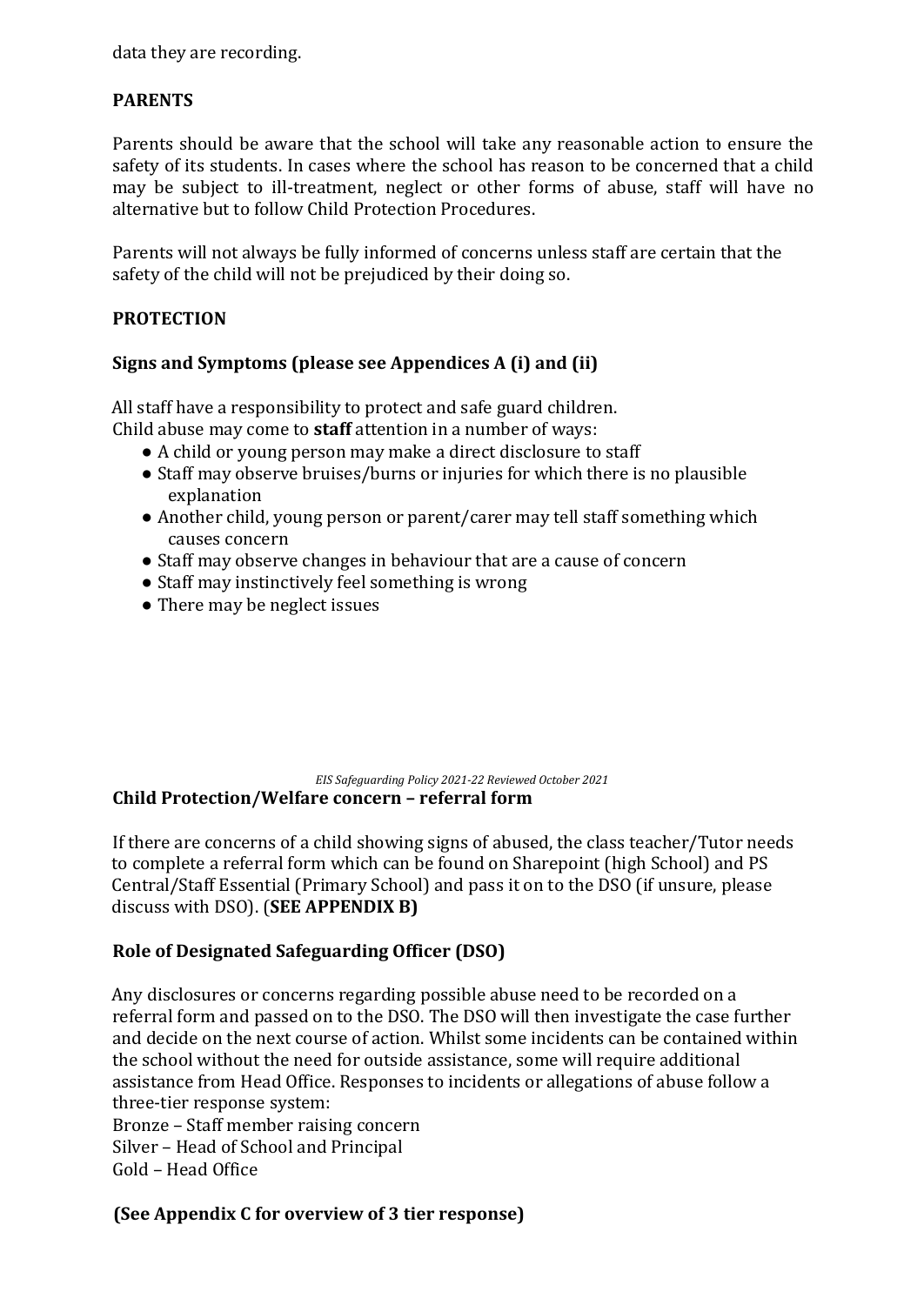### **SUPPORT**

# **GUIDANCE FOR STAFF**

- All Staff will receive training on the procedures for identifying and reporting cases, or suspected cases, of abuse
- All staff will receive copies of the documents needed to record a disclosure (Appendices A– F)
- Counselling support will be available to staff involved in reporting cases of child abuse
- The Counsellor and DSO will advise on the appropriate external support services available to children and their families

# **REPORTING AND DEALING WITH ALLEGATIONS OF ABUSE AGAINST STAFF**

The procedures apply to all staff as well as volunteers. It is imperative that those dealing with an allegation maintain an open mind and that further action is not subject to delay. The Heads of School will make an initial assessment of the allegation, consulting others as necessary. Where the allegation is considered to be either a potential criminal act or indicates that the child has suffered, is suffering or is likely to suffer significant harm, the matter will be reported immediately to the Deans or HOS.

It is important that the Heads of School do not investigate the allegation. The initial assessment should be on the basis of the information received and gives rise to a decision whether or not the allegation warrants further investigation and if so by whom. National laws in the U.A.E. govern any legal action taken in cases of child abuse. However, staff should know that upon allegation they may also be prosecuted in their

*EIS Safeguarding Policy 2021-22 Reviewed October 2021*

country of origin or residency (as in the case of the UK under the Sexual Offences Act 2003).

# **Appendix A (i)**

# **What is 'Child Abuse'?**

Child abuse is when a child is suffering, or is likely to suffer, significant harm, as a result of someone inflicting harm or failing to act to prevent harm. The abuse may happen in the child's family, or in the community or institutional setting.

# **Categories of Abuse:**

*Physical abuse* is actual or attempted physical injury to a child where there is definite knowledge, or reasonable suspicion that the injury was inflicted or knowingly not prevented.

*Emotional abuse* is failure to provide for the child's basic emotional needs such as to have a severe effect on the behaviour and development of the child. This includes conveying to children the feeling that they are worthless or unloved. *Sexual abuse* is where a child may be deemed to have been sexually abused when any person(s), by design or neglect, exploits the child, directly or indirectly, in any activity intended to lead to the sexual arousal or other forms of gratification of that person or any other person(s) – including organised networks. This definition holds whether or not there has been genital contact and whether or not the child is said to have initiated the behaviour.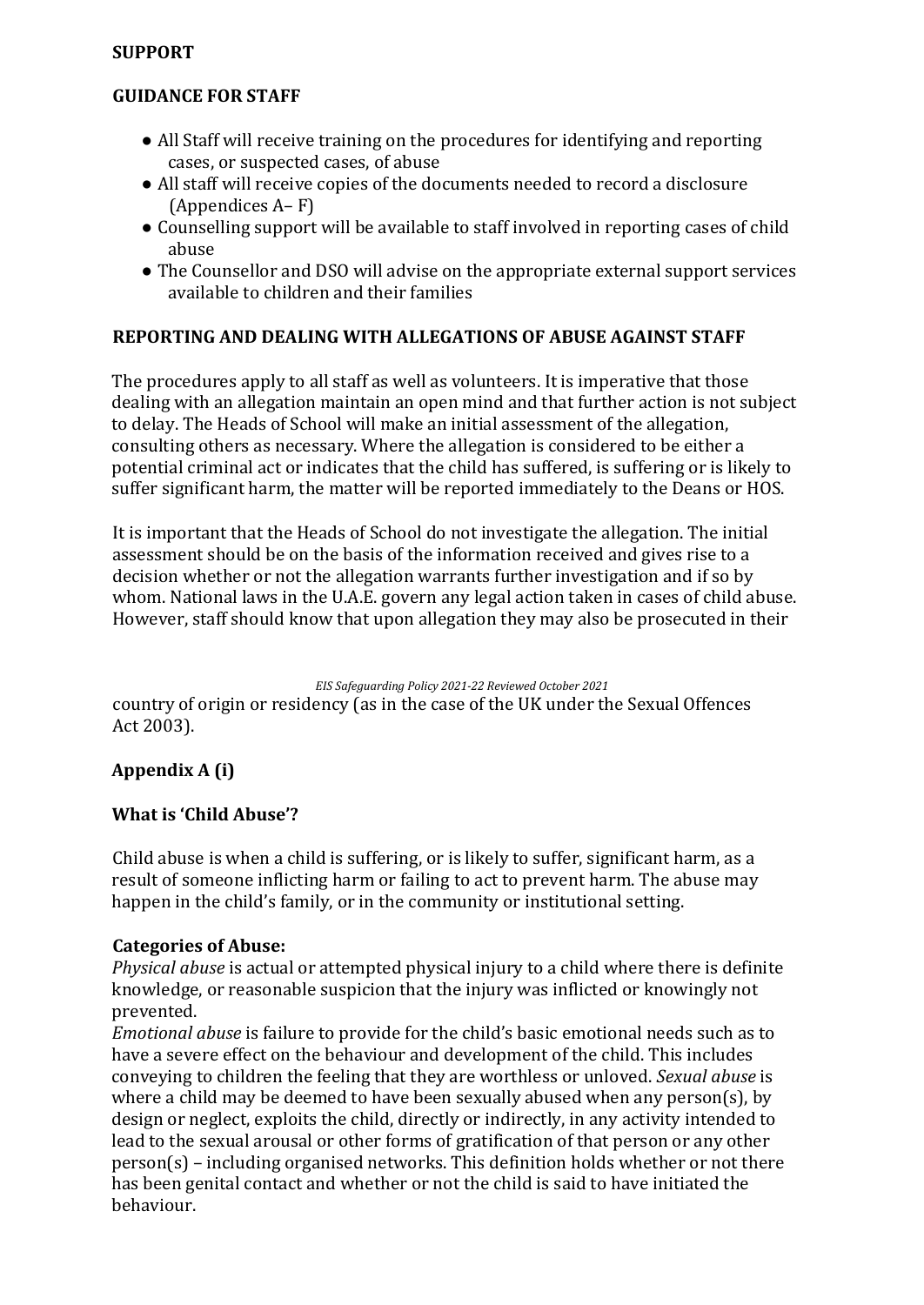*Neglect* refers to persistent or deliberate failure to meet a child's physical or psychological needs eg. a failure to provide adequate food, clothing or shelter, failure to protect a child or failure to provide adequate medical care. It may also involve neglect or failure to give adequate response to a child's emotional needs.

Sexual Abuse:

- Age-inappropriate sexual knowledge, language, behaviours discarded cuddly toys Loss of appetite or compulsive eating
- Regressive behaviours such as thumb sucking, needing previously Becoming withdrawn, isolated
- Inability to focus
- Reluctance to go home
- Bed-wetting
- Drawing sexually explicit pictures
- Trying to be 'extra good'
- Over-reacting to criticism
- Have outbursts of anger/irritability

# Emotional Abuse:

- Physical/mental/emotional developmental lags
- Admission of punishment which seems excessive
- Over reaction to mistakes
- Fear of new situations
- Inappropriate emotional response to painful situations

*EIS Safeguarding Policy 2021-22 Reviewed October 2021*

- Neurotic behaviour (e.g., rocking, thumb sucking etc)
- Fear of parents being contacted
- Self-mutilation
- Extremes of passivity or aggression

Physical Abuse:

• Unexplained injuries or burns (particularly if they are recurrent) • Improbable excuses given to explain injuries

- Refusal to discuss injuries
- Fear of parents being contacted
- Withdrawal from physical contact
- Fear of returning home
- Fear of medical help
- Aggression towards others
- Self-destructive tendencies

# Neglect:

- Constant hunger
- Poor personal hygiene
- Constant tiredness
- Poor state of clothing
- Frequent lateness and/or unexplained non-attendance
- Substance and or alcohol abuse
- Untreated medical problems
- Low self-esteem
- Poor peer relationships
- Stealing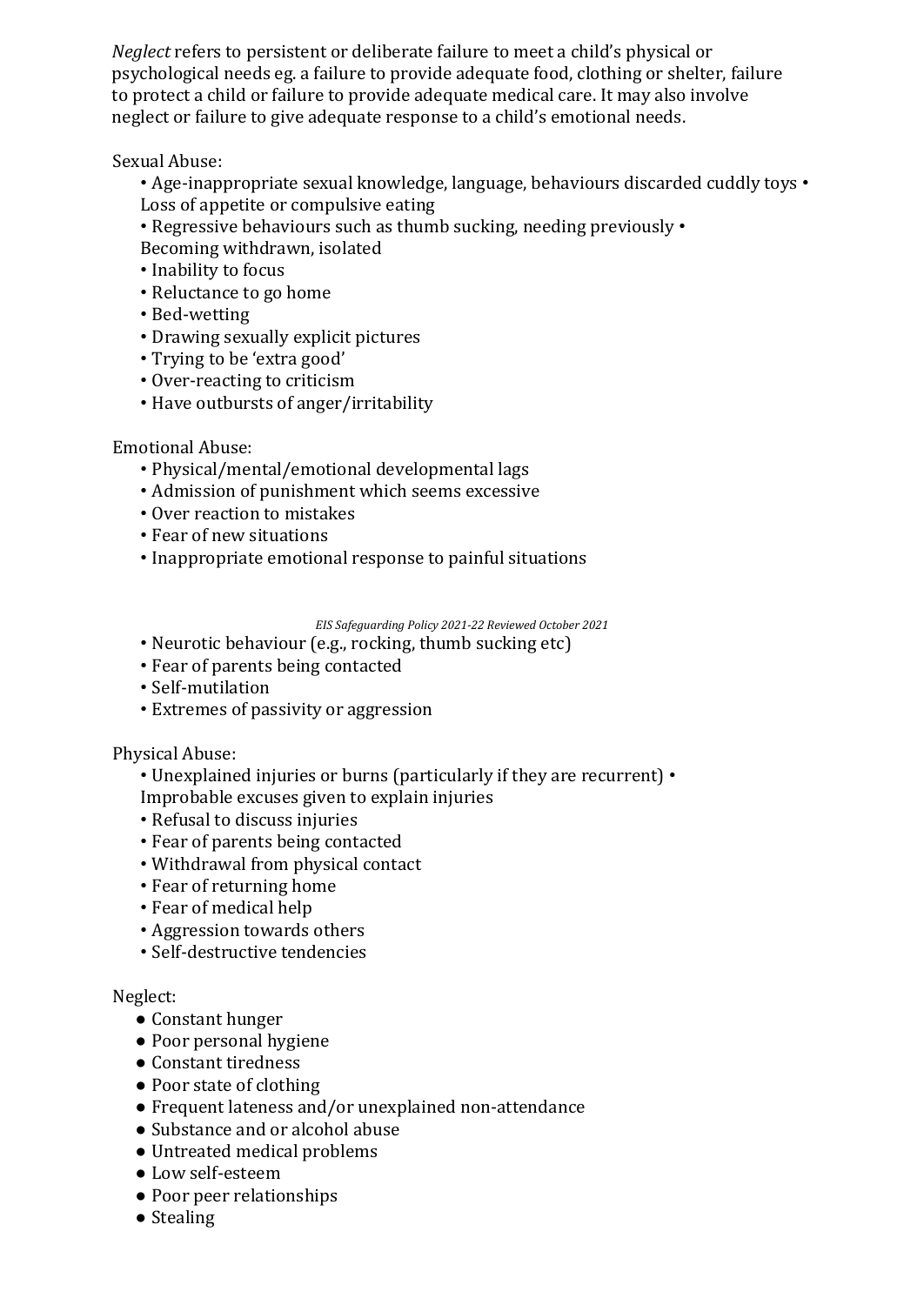# **Appendix A (ii): Common sites of accidental and non-accidental injury Common Sites of Accidental Injury:**

| <b>HEAD</b>      | ---, --- <i>,</i> -<br>UPPER BODY LOWER BODY |       |  |
|------------------|----------------------------------------------|-------|--|
| Forehead<br>Nose | Spine                                        | Hips  |  |
| Chin             | Elbows                                       | Knees |  |
|                  | Forearm                                      | Shins |  |

# **Common Sites of Non-Accidental Injury:**

| <b>HEAD</b>                                                                                                                                            | <b>NECK AND</b><br><b>SHOULDERS</b>                                                 | UPPER BODY LOWER BODY                                                                                                                                                                                                                                    |
|--------------------------------------------------------------------------------------------------------------------------------------------------------|-------------------------------------------------------------------------------------|----------------------------------------------------------------------------------------------------------------------------------------------------------------------------------------------------------------------------------------------------------|
| <b>Eyes</b> = bruising,<br>black<br>(particularly)<br>both eyes)<br><b>Skull</b> = fracture,<br>bruising,<br>bleeding under<br>skull (from<br>shaking) | $Neck = \text{bruising}$<br>grasp marks<br>Shoulders $=$<br>bruising grasp<br>marks | <b>Upper and Inner</b><br><b>Genitals</b> = bruising<br>$\mathbf{arms} = \mathbf{bruising}$<br>grasp marks<br>Buttocks, Back, thighs =<br>linear bruising, outline of<br><b>Chest</b> = bruising<br>belt/buckle marks, burns or<br>grasp marks<br>scalds |
| $Cheeks =$<br>bruising, finger<br>marks<br><b>Mouth</b> = torn<br>frenulum<br>(ligament behind<br>the upper lip)                                       |                                                                                     | $Back = linear$<br><b>Knees</b> = $grasp$ marks<br>bruising, outline of<br>belt/buckle marks,<br>burns or scalds                                                                                                                                         |

*EIS Safeguarding Policy 2021-22 Reviewed October 2021*

**Appendix B PS CONFIDENTIAL SCHOOL CHILD PROTECTION REFERRAL FORM** 

**Date Received \_\_\_\_\_\_\_\_\_\_\_\_\_\_** 

**PRIORITY: Low Moderate Emergency** 

**Student's Name \_\_\_\_\_\_\_\_\_\_\_\_\_\_\_\_\_\_\_\_\_\_\_\_\_\_\_\_\_\_\_ Class \_\_\_\_\_\_\_\_** 

**Teacher\_\_\_\_\_\_\_\_\_\_\_\_\_\_\_\_\_ Referred by: \_\_\_ Teacher \_\_\_ Parent \_\_\_ Self \_\_\_ Other**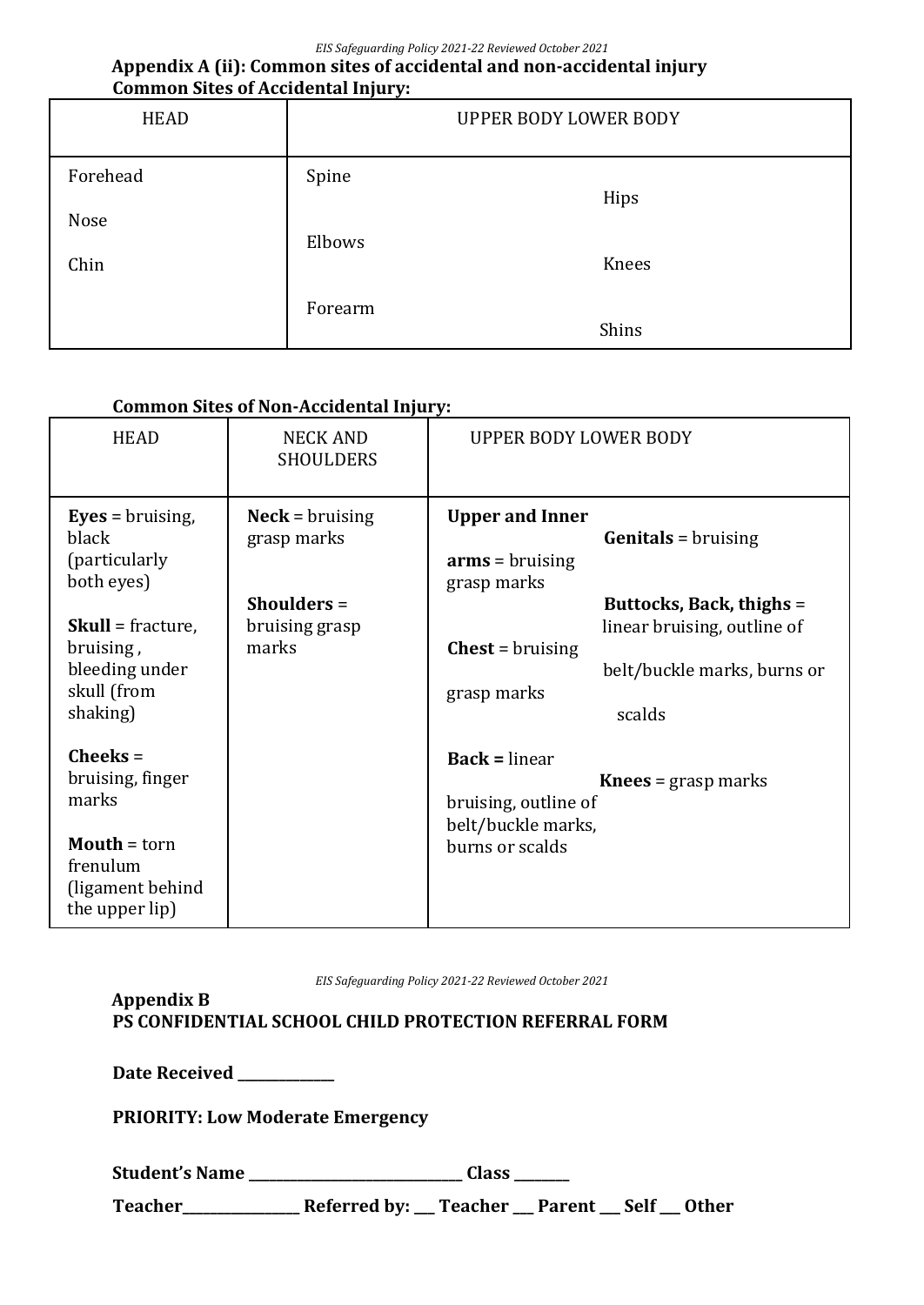**Reason(s) for Referral- Problems/Concerns related to: (***Please check all that apply.***)** 

|                                          | [] Nervous/anxious [] | [] Destruction of Property [       |
|------------------------------------------|-----------------------|------------------------------------|
| [] Dramatic change in                    | <b>Aggression</b>     | <b>Peer Relationships [ ] Poor</b> |
| behavior [] Fears [] Sadness [] Swearing |                       | personal hygiene [] Family         |
| [] Always tired                          | [ ] Fighting          | Concerns                           |
| [] Lacks motivation []                   | [ ] Lying             | [ ] Absences                       |
| Withdrawn                                | [ ] Defiant           | [ ] Often Late                     |
| [] Cries easily                          | [ ] Hurts self        | [] Student disclosure of           |
| [] Low self confidence                   | [] Bruising found     | information                        |
|                                          |                       |                                    |

**[ ] Clarification/Other \_\_\_\_\_\_\_\_\_\_\_\_\_\_\_\_\_\_\_\_\_\_\_\_\_\_\_\_\_\_\_\_\_\_\_\_\_\_\_\_\_\_\_\_\_\_\_\_\_\_\_\_\_\_** 

**\_\_\_\_\_\_\_\_\_** 

**Actions which need to be taken: ………………………………………………………………………………………………… ………………………………………………………………………………………………… …………………………………………………………………………………………………** 

**\_\_\_\_\_\_\_\_\_\_\_\_\_\_\_\_\_\_\_\_\_\_\_\_\_\_\_\_\_\_\_\_\_\_\_\_\_\_\_\_\_\_\_\_\_\_\_\_\_\_\_\_\_\_\_\_\_\_\_\_\_\_\_\_\_\_\_\_\_\_\_\_\_\_\_\_\_\_\_\_\_\_\_\_\_\_\_\_\_\_\_\_\_\_\_\_\_\_\_\_\_\_\_\_\_\_\_\_ \_\_\_\_\_\_\_\_\_\_\_\_\_\_\_\_\_\_\_\_\_\_\_\_\_\_\_\_\_\_\_\_\_\_\_\_\_\_\_\_\_\_\_\_\_\_\_\_\_\_\_\_\_\_\_\_\_\_\_\_\_\_\_\_\_\_\_\_\_\_\_\_\_\_\_\_\_\_\_\_\_\_\_\_\_\_\_\_\_\_\_\_\_\_\_\_\_\_\_\_\_\_\_\_\_\_\_\_ \_\_\_\_\_\_\_\_\_\_\_\_\_\_\_\_\_\_\_\_\_\_\_\_\_\_\_\_\_\_\_\_\_\_\_\_\_\_\_\_\_\_\_\_\_\_\_\_\_\_\_\_\_\_\_\_\_\_\_\_\_\_\_\_\_\_\_\_\_\_\_\_\_\_\_\_\_\_\_\_\_\_\_\_\_\_\_\_\_\_\_\_\_\_\_\_\_\_\_\_\_\_\_\_\_\_\_\_** 

**Signature\_\_\_\_\_\_\_\_\_\_\_\_\_\_\_\_ Date of Referal\_\_\_\_\_\_\_\_\_\_\_\_\_\_** *EIS Safeguarding Policy 2021-22 Reviewed October* 

*2021*

\_\_\_\_\_\_\_\_\_\_\_\_\_\_\_

### **CP Follow Up Form**

### **PRIORITY: Low High Emergency**

Student's Name \_\_\_\_\_\_\_\_\_\_\_\_\_\_\_\_\_\_\_\_\_\_\_\_\_\_\_\_\_\_\_ Class\_\_\_\_\_\_\_\_

Teacher\_\_\_\_\_\_\_\_\_\_\_\_\_\_\_\_\_ Have you contacted parent/guardian about your concern? Yes/No Date: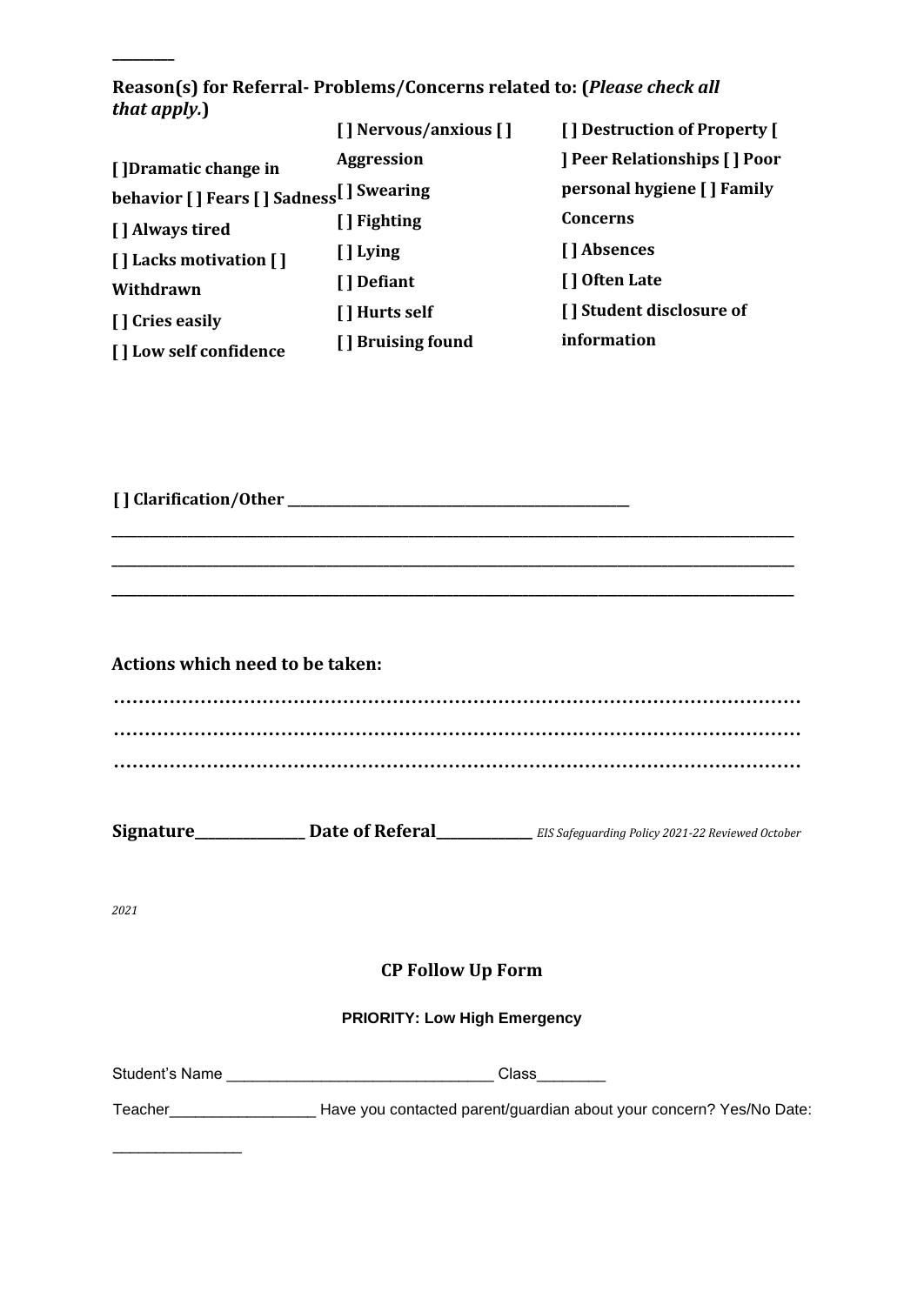| <b>Meeting</b> | Attendees Follow -up Date for next Follow up |
|----------------|----------------------------------------------|
| focus /        |                                              |
| <b>Outcome</b> |                                              |
|                |                                              |
|                |                                              |
|                |                                              |
|                |                                              |
|                |                                              |
|                |                                              |
|                |                                              |
|                |                                              |
|                |                                              |
|                |                                              |
|                |                                              |
|                |                                              |
|                |                                              |
|                |                                              |
|                |                                              |
|                |                                              |
|                |                                              |
|                |                                              |
|                |                                              |
|                |                                              |
|                |                                              |

**Signature\_\_\_\_\_\_\_\_\_\_\_\_\_\_\_\_ Date of Referal\_\_\_\_\_\_\_\_\_\_\_\_\_\_ EMIRATES INTERNATIONAL** 

# **SCHOOL**

*EIS Safeguarding Policy 2021-22 Reviewed October 2021* **SAFEGUARDING CHILDREN: CHILD PROTECTION** 

**Child Protection/Welfare Concern - HS Referral Form** 

**PART 1: INTERNAL NOTIFICATION of CP/WELFARE CONCERN TO THE DSO (DESIGNATED SAFETY OFFICER)**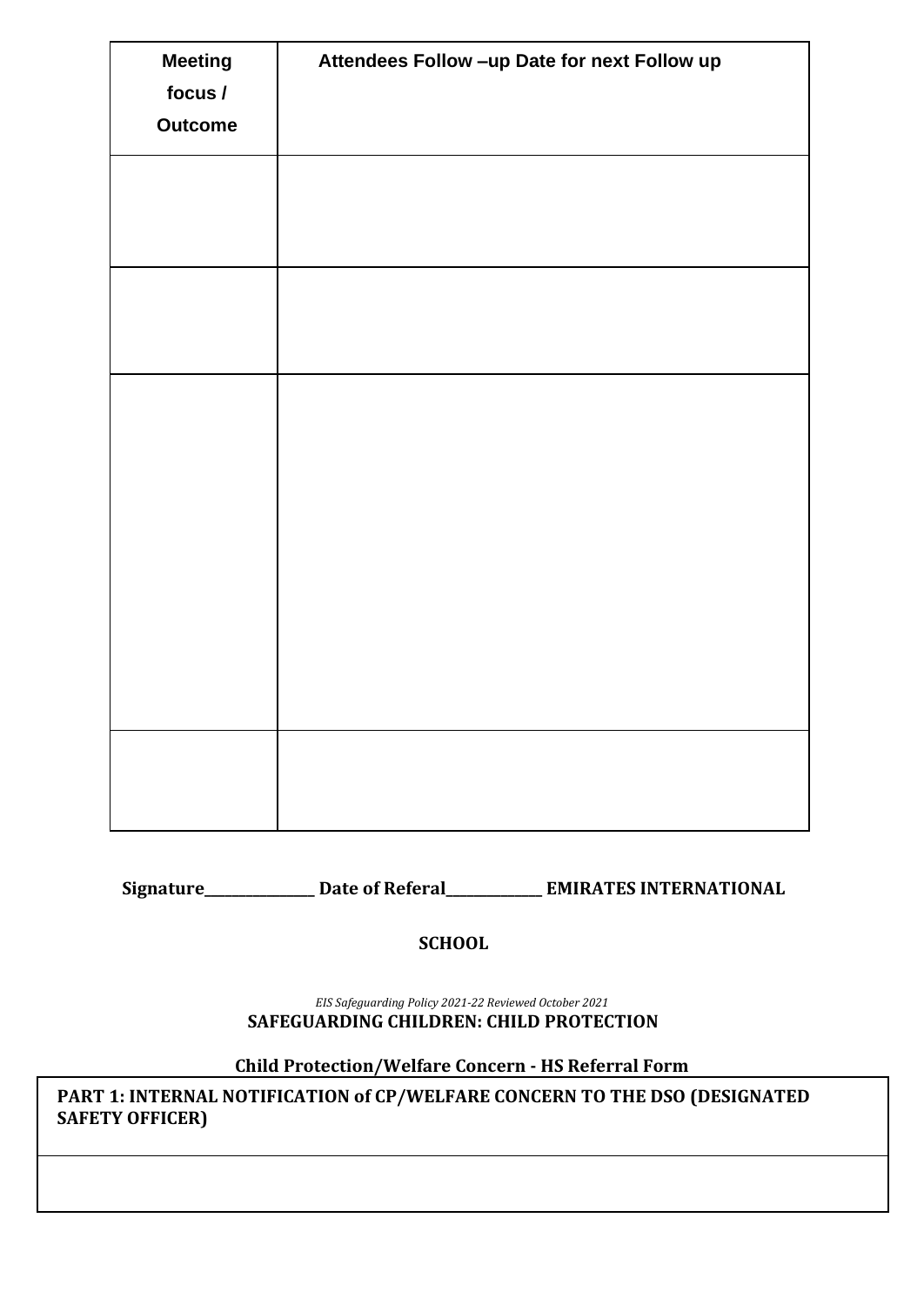| Name(s) of student:                |                                                                                                                                                                                                                                                                                                                                                                                                              |
|------------------------------------|--------------------------------------------------------------------------------------------------------------------------------------------------------------------------------------------------------------------------------------------------------------------------------------------------------------------------------------------------------------------------------------------------------------|
|                                    |                                                                                                                                                                                                                                                                                                                                                                                                              |
| Class / Year:                      |                                                                                                                                                                                                                                                                                                                                                                                                              |
| What is the nature of your concern |                                                                                                                                                                                                                                                                                                                                                                                                              |
|                                    | • What are you most concerned about? I.e. physical, sexual, emotional abuse or neglect? Self-<br>harm, bullying, sexual exploitation, sexualized behaviour, e-safety issues, other<br>• Any evidence of impairment of health or development?<br>• Any evidence of ill-treatment?<br>. Why are you reporting this concern now?<br>• Have you had any previous concerns about this student? If so, what, when, |
| action? Detail                     |                                                                                                                                                                                                                                                                                                                                                                                                              |
|                                    |                                                                                                                                                                                                                                                                                                                                                                                                              |
|                                    |                                                                                                                                                                                                                                                                                                                                                                                                              |
|                                    |                                                                                                                                                                                                                                                                                                                                                                                                              |
|                                    |                                                                                                                                                                                                                                                                                                                                                                                                              |
|                                    |                                                                                                                                                                                                                                                                                                                                                                                                              |
|                                    |                                                                                                                                                                                                                                                                                                                                                                                                              |
|                                    |                                                                                                                                                                                                                                                                                                                                                                                                              |
| Any action already taken           |                                                                                                                                                                                                                                                                                                                                                                                                              |
|                                    |                                                                                                                                                                                                                                                                                                                                                                                                              |
|                                    |                                                                                                                                                                                                                                                                                                                                                                                                              |
|                                    |                                                                                                                                                                                                                                                                                                                                                                                                              |
| <b>Signed</b>                      |                                                                                                                                                                                                                                                                                                                                                                                                              |
| <b>Name</b><br>Job title           |                                                                                                                                                                                                                                                                                                                                                                                                              |
|                                    | <b>CONTINUATION SHEET ATTACHED Y/N</b>                                                                                                                                                                                                                                                                                                                                                                       |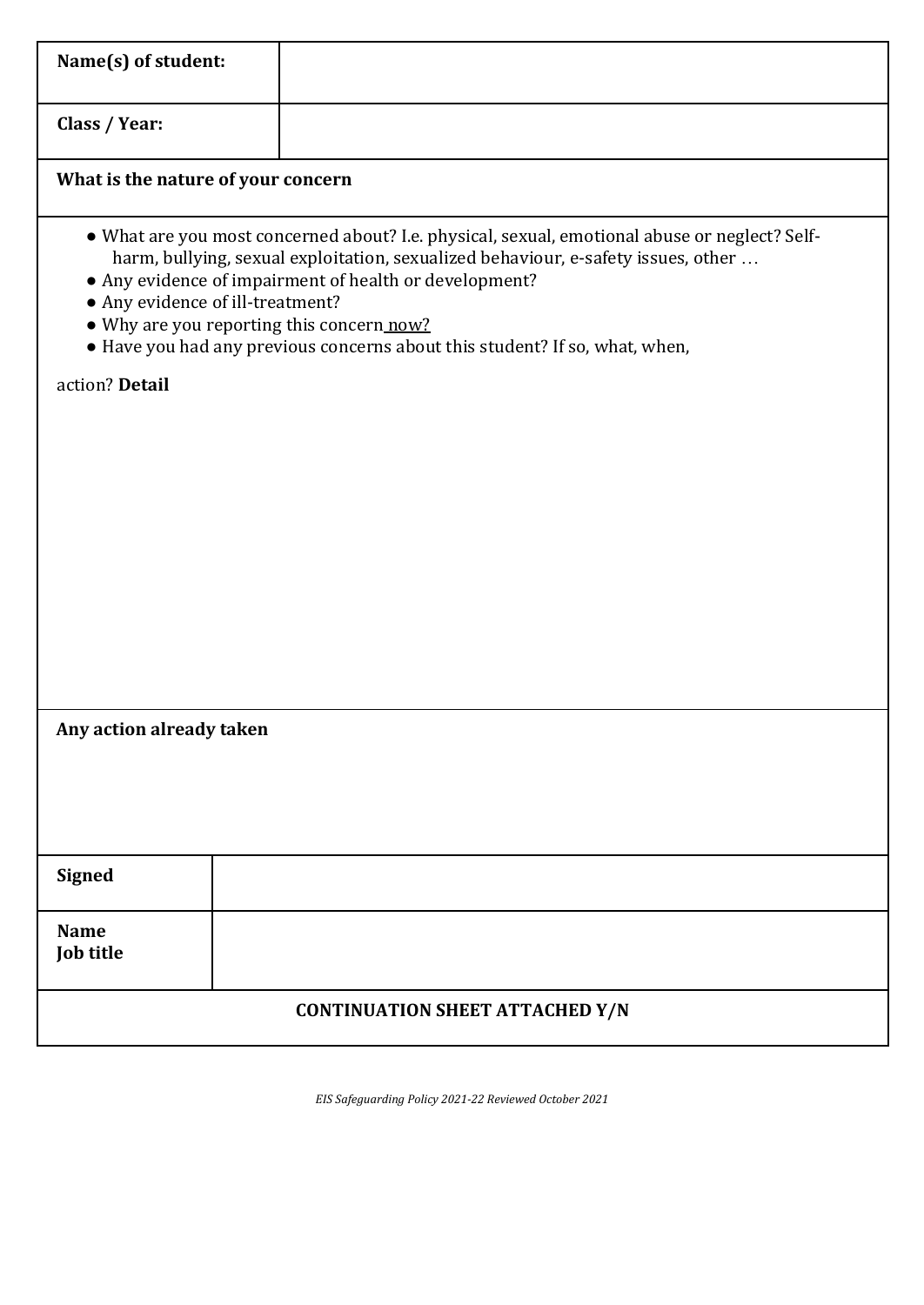**Note:** 

- *- Differentiate clearly between fact, opinion, interpretation and stick to the facts as you understand them wherever possible!*
- *- if you have used quotes please ensure that they are accurate*
- **-** *make a note of any open questions asked or minimal prompts used*

*- Any notes made 'at the time' should be attached to this pro-forma; these may be required as evidence if the matter goes to court*

SIGNED:

DATE:

*EIS Safeguarding Policy 2021-22 Reviewed October 2021*

**PART 2: FOR USE BY DSO (DESIGNATED SAFETY OFFICER)**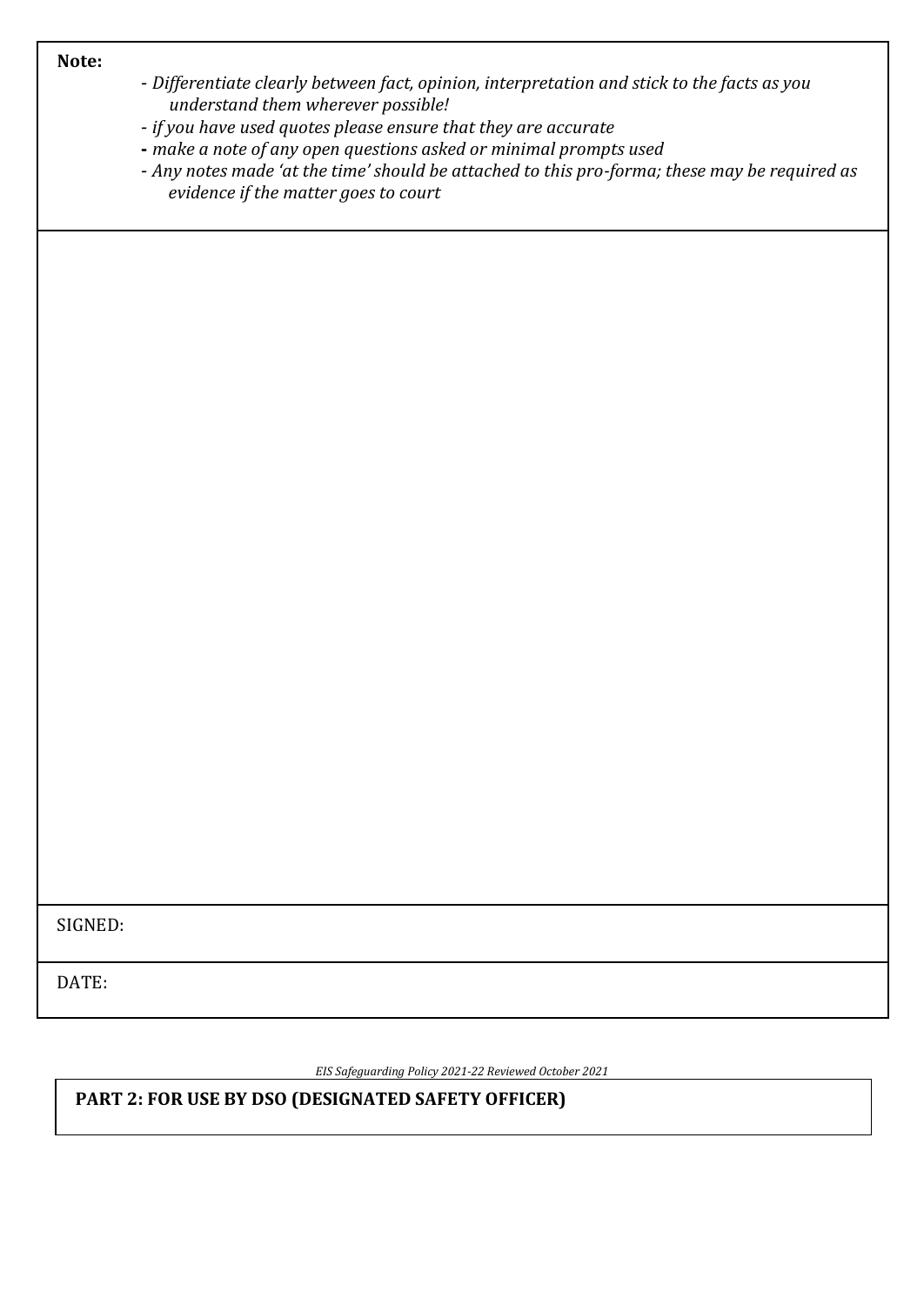| <b>Time and date</b><br>information received<br>by DSO, and from<br>whom.           |  |
|-------------------------------------------------------------------------------------|--|
| Any advice sought<br>by DSO (name, time,<br>date, detail)                           |  |
| <b>Action taken</b>                                                                 |  |
| Note<br>time,<br>dates,<br>who<br>names,<br>information<br>shared<br>with and when. |  |
| Parents informed Y/N<br>& reason(s)                                                 |  |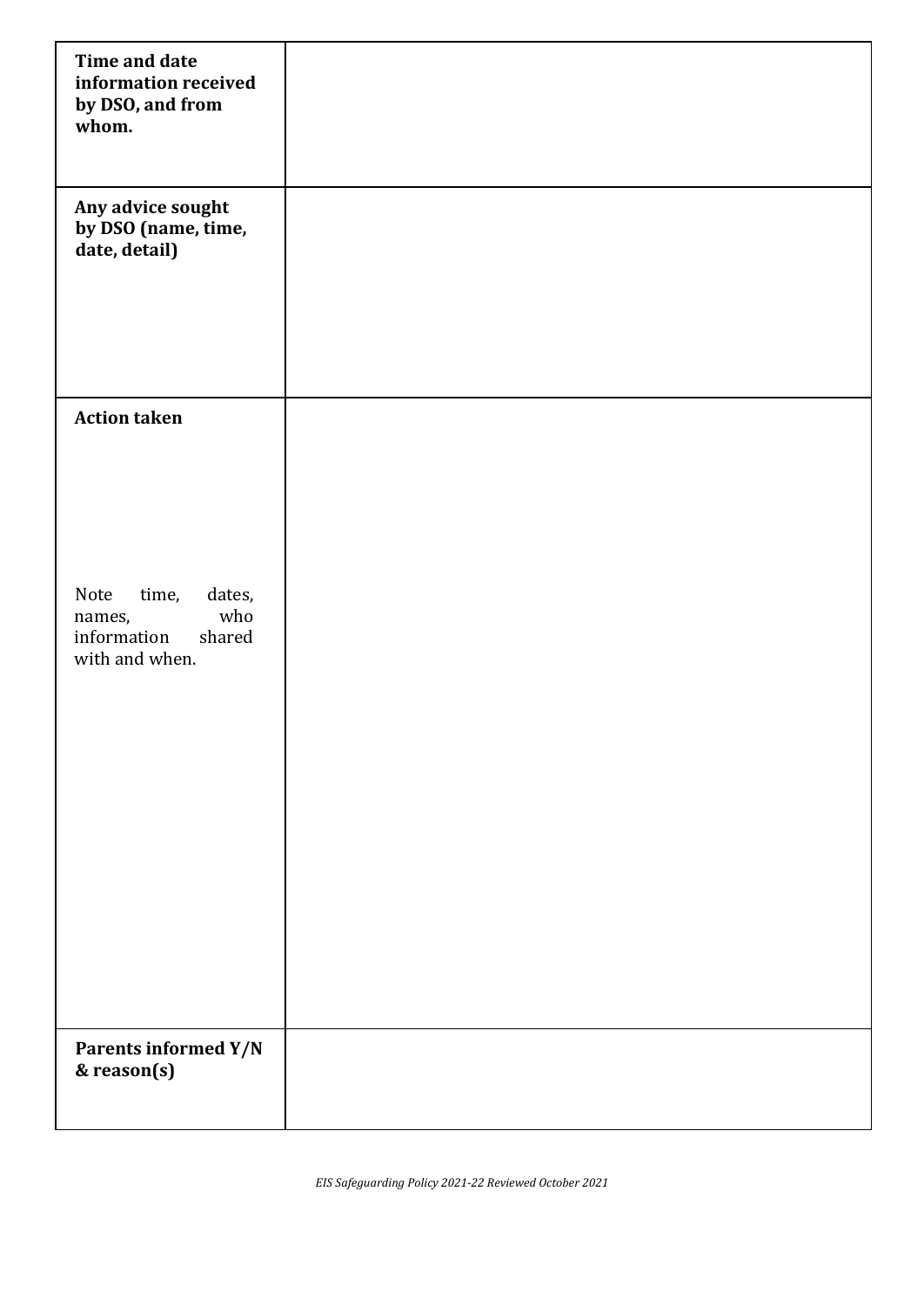|                                                                                                                              | <b>CONTINUATION SHEET Y/N</b>                          |  |  |  |
|------------------------------------------------------------------------------------------------------------------------------|--------------------------------------------------------|--|--|--|
|                                                                                                                              | PART 4: FOR USE BY DCPO (&/or feedback sheet to staff) |  |  |  |
|                                                                                                                              |                                                        |  |  |  |
|                                                                                                                              |                                                        |  |  |  |
| <b>Outcome</b>                                                                                                               |                                                        |  |  |  |
| Record here the names of<br>any individuals/agencies<br>who have given you<br>information re the outcome<br>of any referral. |                                                        |  |  |  |
| Note dates/times of any<br>information received.                                                                             |                                                        |  |  |  |
|                                                                                                                              |                                                        |  |  |  |
|                                                                                                                              |                                                        |  |  |  |
|                                                                                                                              |                                                        |  |  |  |
|                                                                                                                              |                                                        |  |  |  |
|                                                                                                                              |                                                        |  |  |  |
|                                                                                                                              |                                                        |  |  |  |
| Where can additional<br>information be found                                                                                 |                                                        |  |  |  |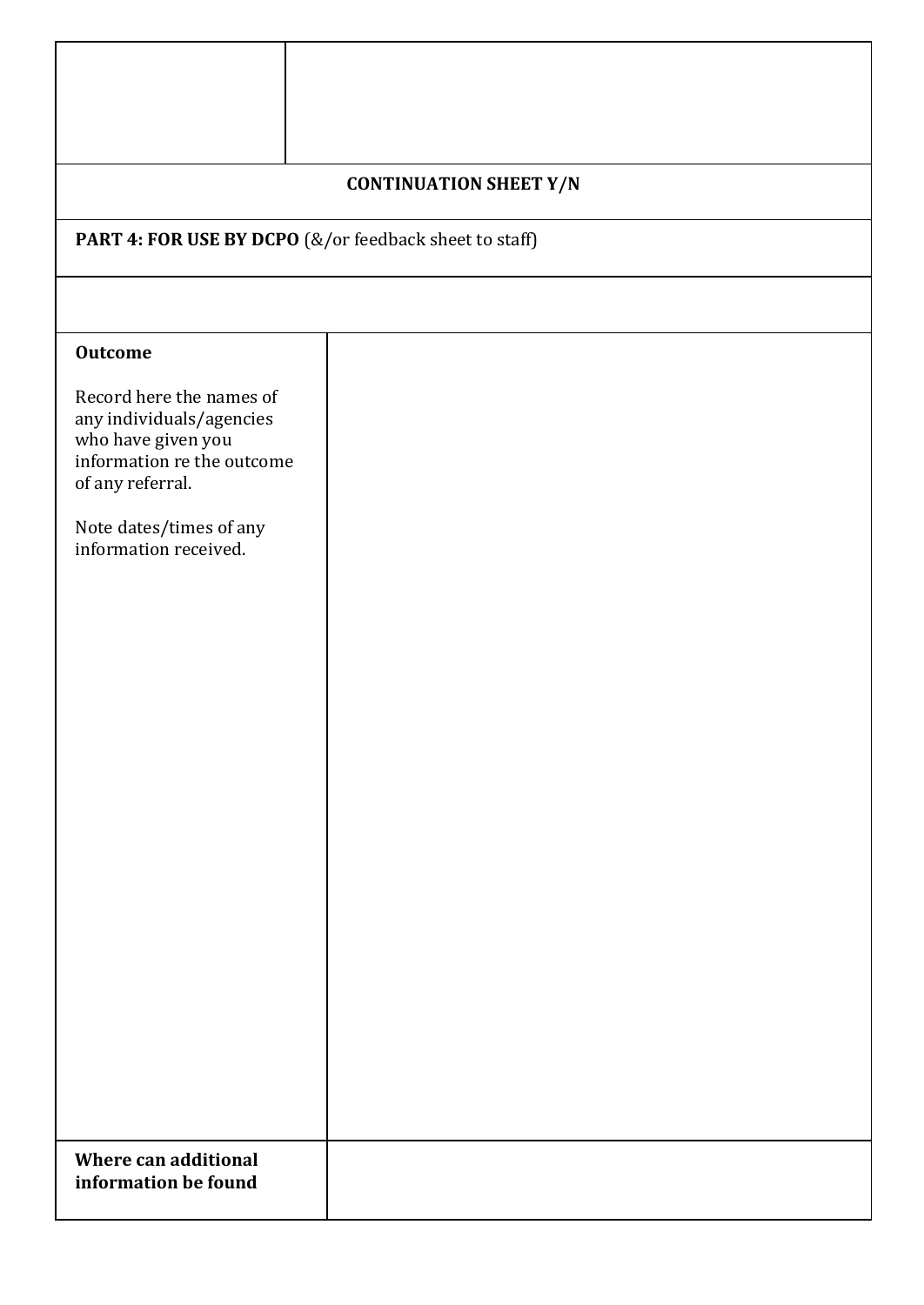| i.e. Student File, other (state) |  |
|----------------------------------|--|
|                                  |  |
|                                  |  |
| <b>Signed</b>                    |  |
|                                  |  |
| <b>Dated</b>                     |  |
|                                  |  |
|                                  |  |

# **Appendix B : Body Map**



*Safeguarding Policy 2021-22 Reviewed October 2021*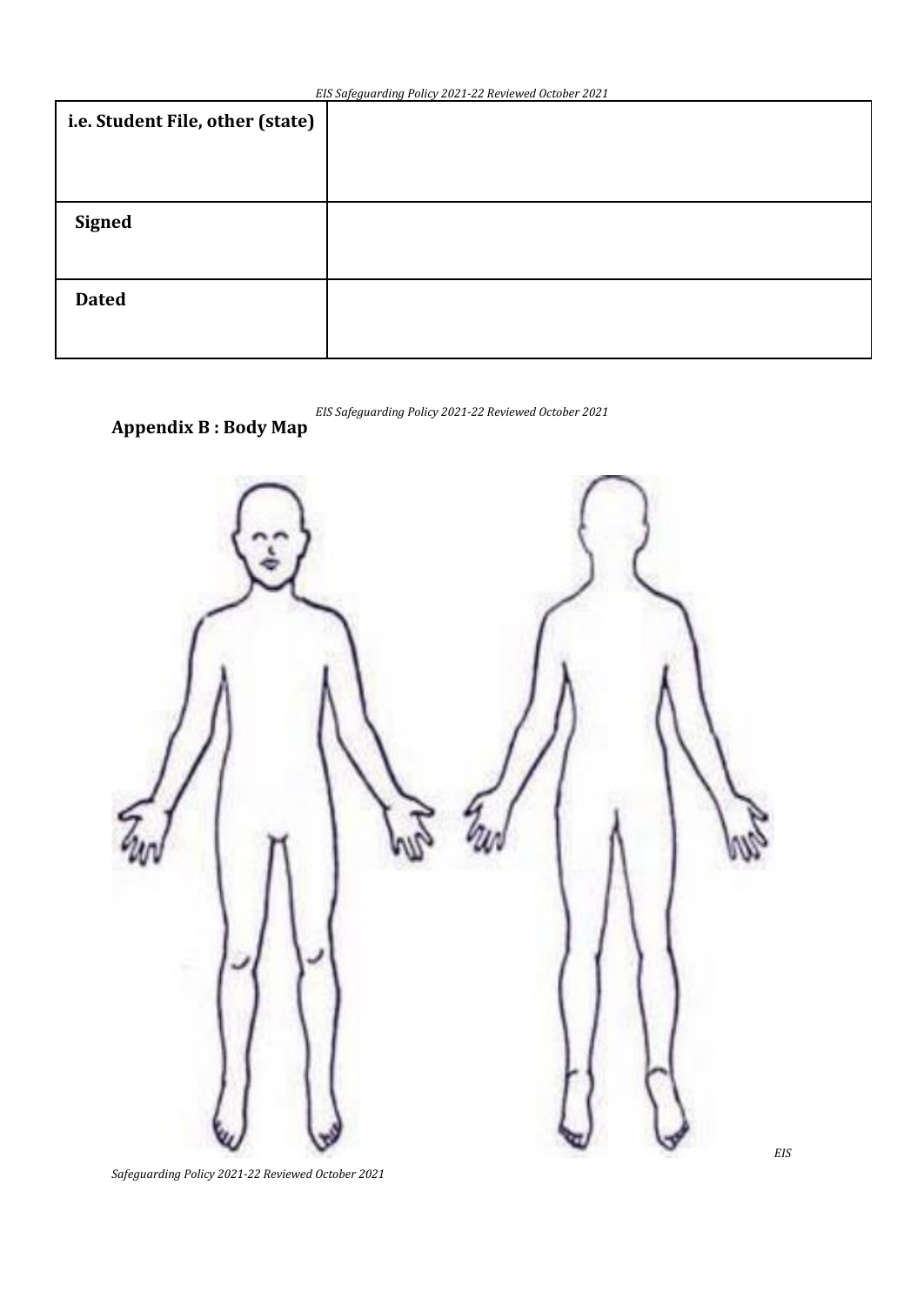|                                                                                                                                                                                                                                                                                                             | <b>Concerns Action</b>                                      |                                                                                                                                                                                       |  |
|-------------------------------------------------------------------------------------------------------------------------------------------------------------------------------------------------------------------------------------------------------------------------------------------------------------|-------------------------------------------------------------|---------------------------------------------------------------------------------------------------------------------------------------------------------------------------------------|--|
| <b>Bronze</b><br>Staff<br>member<br>with<br>concern                                                                                                                                                                                                                                                         | A) Your observation<br>Anonymous communication              | Teachers will keep a<br>record in their teacher<br>file<br>Monitor/Look for<br>pattern.<br>Discuss with Head of<br>Year/Coordinator                                                   |  |
|                                                                                                                                                                                                                                                                                                             | B) Notes in log indicate need to inform DSO                 | It would always be<br>appropriate to discuss<br>concerns with the<br>counsellor/DSO if you<br>feel you need to.                                                                       |  |
| <b>BRONZE</b>                                                                                                                                                                                                                                                                                               | Disclosure Alert Head of Year. Seek counsellor's            | Complete Referral<br>Form<br>advice and support<br>Complete Referral<br>Form 1<br>Meet with DSO to<br>discuss next steps.<br>DSO to complete<br><b>Referral Form Parts 2</b>          |  |
| and 3.<br>You will be asked to attend a TAC meeting (Team Around the Child) to discuss your<br>observations. The TAC team is made up of members of the Child Protection Team. The<br>TAC team will include the DSO for your phase, the counsellor and the school doctor.<br>This meeting should be minuted. |                                                             |                                                                                                                                                                                       |  |
| <b>SILVER</b><br>Principal                                                                                                                                                                                                                                                                                  | DSO discusses concerns with Head of School<br>and Principal | Principal and DSO<br>decide next steps. This<br>may include:<br>$\triangleright$ requesting<br>counsellor to<br>contact the<br>family<br>$\triangleright$ calling a parent<br>meeting |  |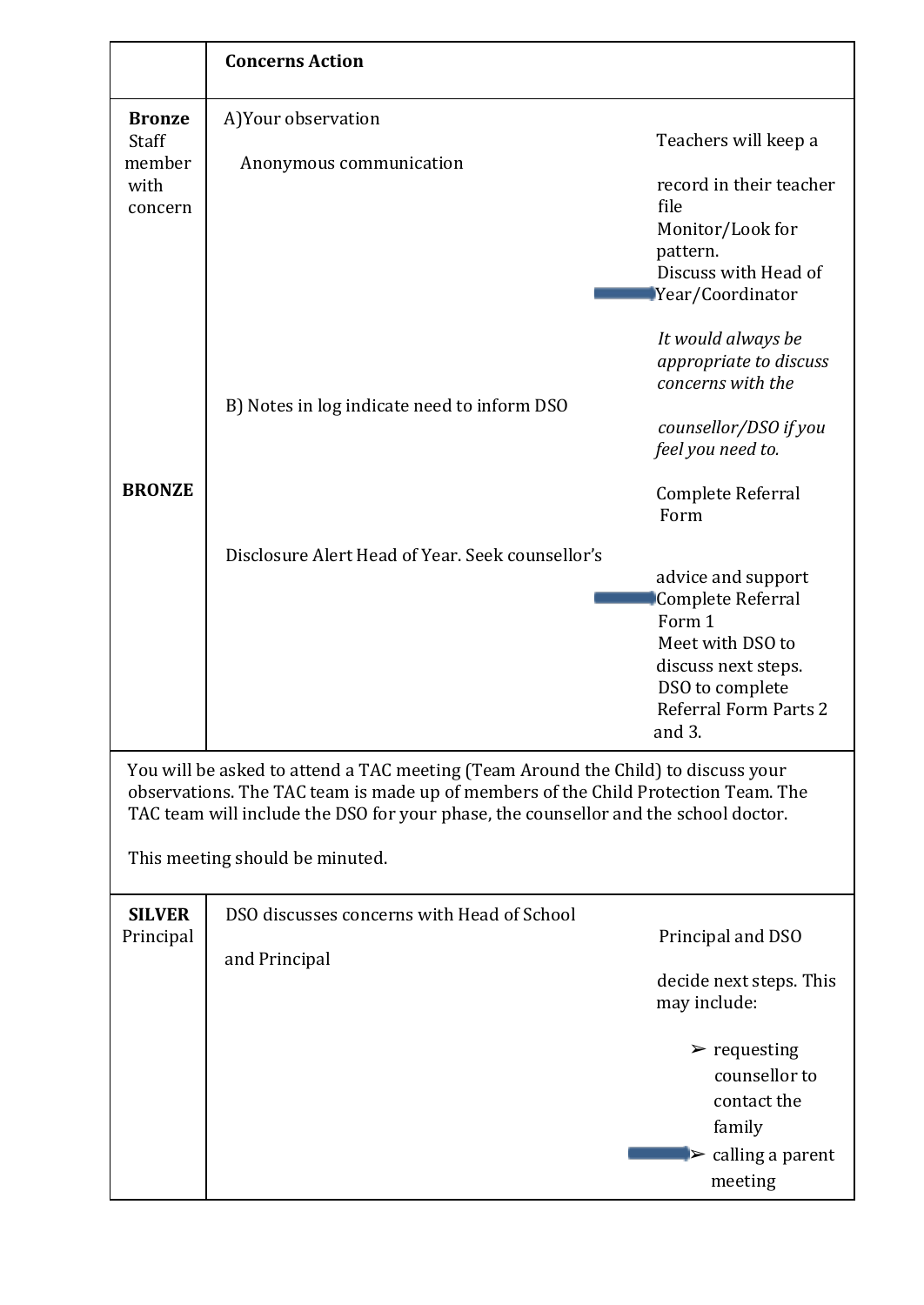|                               |                                                                                                  | $\triangleright$ seeking legal<br>advice from<br>Gold Team at<br>Head Office. |
|-------------------------------|--------------------------------------------------------------------------------------------------|-------------------------------------------------------------------------------|
|                               |                                                                                                  | Any meetings should<br>be minuted.                                            |
| <b>GOLD</b><br>Head<br>Office | Principal to discuss concerns with Gold Team.<br>In Principal's absence, this will be the DSO or | See legal advice<br>Advise school                                             |
|                               | Head of School.                                                                                  |                                                                               |

# **Appendix D**

# **Talking and Listening to Children**

# **If a child wants to confide in you, you SHOULD**

- Be accessible and receptive
- Listen carefully and uncritically, at the child's pace
- Take what is said seriously
- Reassure children that they are right to tell
- Tell the child that you must pass this information on.
- Make sure that the child is ok
- Make a careful record of what was said (see *Recording*)

# **You should NEVER**

- Investigate or seek to prove or disprove possible abuse
- Make promises about confidentiality or keeping 'secrets' to children ●
- Assume that someone else will take the necessary action
- Jump to conclusions, be dismissive or react with shock, anger, horror etc. Speculate or accuse anybody
- Investigate, suggest or probe for information
- Confront another person (adult or child) allegedly involved
- Offer opinions about what is being said or the persons allegedly involved Forget to record what you have been told
- Fail to pass this information on to the correct person (the Designated Senior Person)

# **Children with communication difficulties, or who use alternative/augmentative communication systems**

- While extra care may be needed to ensure that signs of abuse and neglect are interpreted correctly, any suspicions should be reported in exactly the same manner as for other children.
- Opinion and interpretation will be crucial (be prepared to be asked about the basis for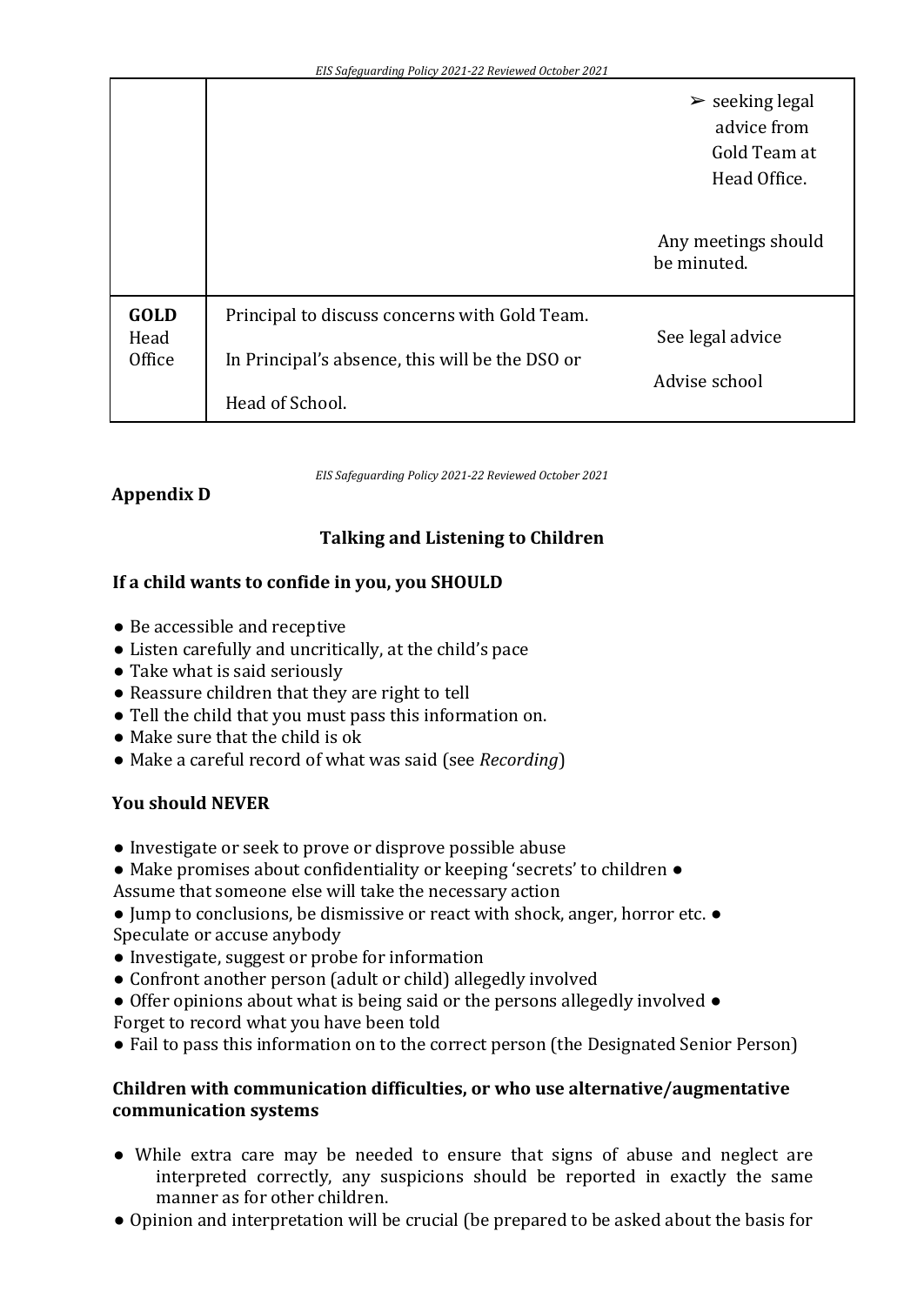it and to possibly have its validity questioned if the matter goes to court). ● Where appropriate an interpreter may be used. This should be a bi-lingual member of staff who has been trained in how to receive a disclosure correctly

# **Recordings should**

- State who was present, time, date and place
- Be written in ink and be signed by the recorder
- Be passed to the DSO immediately (certainly within 24 hours) ●
- Use the child's words wherever possible
- Be factual/state exactly what was said

*EIS Safeguarding Policy 2021-22 Reviewed October 2021*

● Differentiate clearly between fact, opinion, interpretation, observation and/or allegation

# **What information do you need to obtain?**

- Schools have **no investigative role** in child protection (The DSO will refer cases to the police as appropriate)
- Never prompt or probe for information, your job is to listen, record and pass on. Ideally, you should be clear about what is being said in terms of **who, what, where and when**
- The question which you should be able to answer at the end of the listening process is 'Might this be a child protection matter?'
- If the answer is yes, or if you're not sure, record and pass on immediately to the Designated Senior Person

# **If you do need to ask questions, what is and isn't OK?**

- **Never** asked closed questions i.e. ones which children can answer yes or no to e.g. Did he touch you?
- **Never** make suggestions about who, how or where someone is alleged to have touched, hit etc. e.g. top or bottom, front or back?
- If we must, use only '**minimal prompts**' such as 'go on … tell me more about that … tell me everything that you remember about that … … '.
- Timescales are very important: '**When was the last time this happened?**' is an important question

# **What else should we think about in relation to disclosure?**

- Is there a place in school which is particularly suitable for listening to children eg not too isolated, easily supervised, quiet for example
- We need to think carefully about our own body language how we present will dictate how comfortable a child feels in telling us about something which may be extremely frightening, difficult and personal
- Be prepared to answer the 'what happens next' question
- We should never make face-value judgments or assumptions about individual children. For example, we 'know that [child…………] tells lies'
- Think about how you might react if a child DID approach you in school. We need to be prepared to offer a child in this position exactly what they need in terms of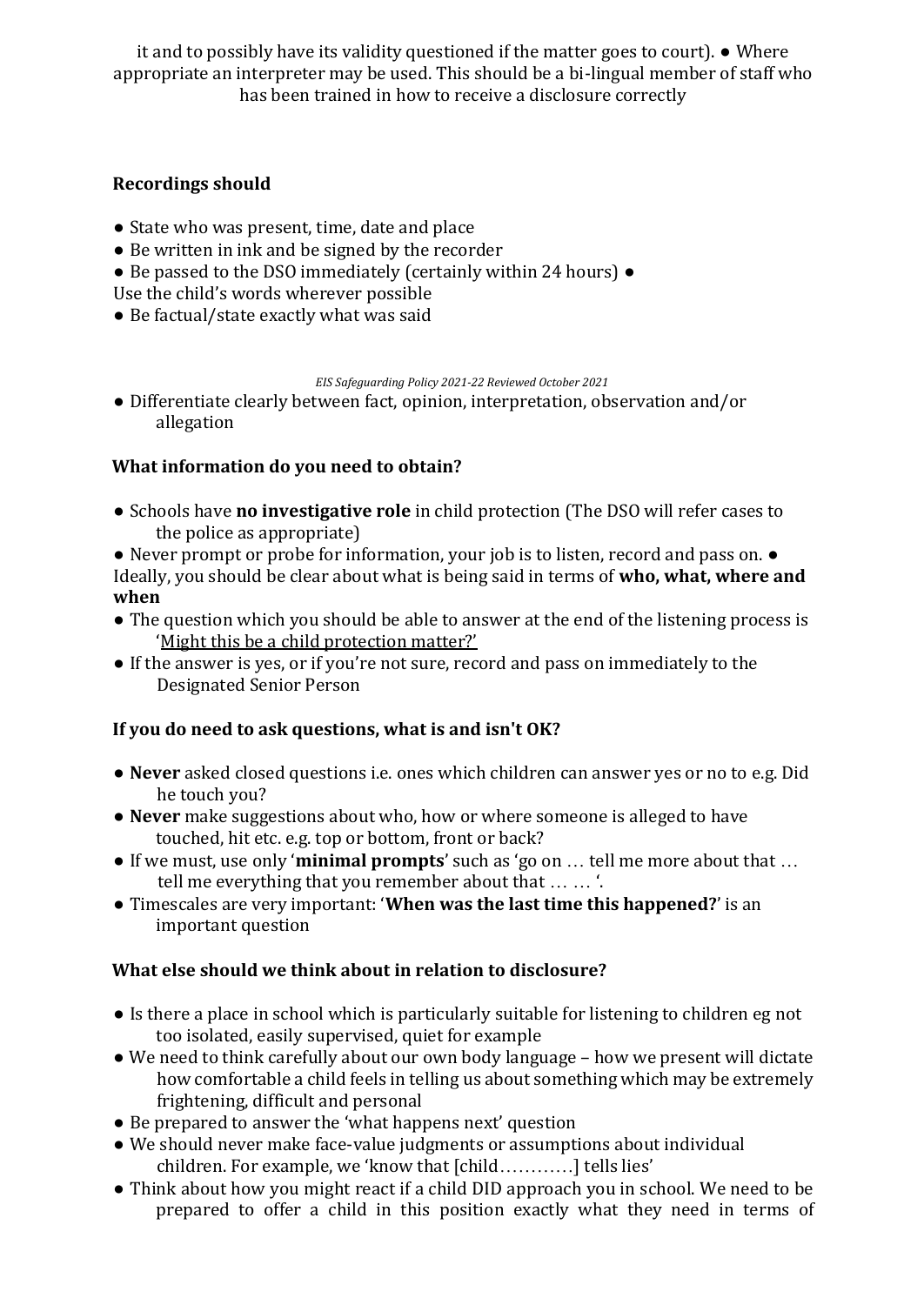protection, reassurance, calmness and objectivity

● Think about what support **you** could access if faced with this kind of situation in school

# **APPENDIX E**

# **What to do on suspicion or disclosure**

Becoming aware of abuse can cause a multitude of emotional reactions, which are personal to the individual. Whatever the reaction, it must be responded to in the correct manner, outlined below.

*EIS Safeguarding Policy 2021-22 Reviewed October 2021*

### **Stay calm**

(Don't over-react. It is extremely unlikely that the child is in immediate



# **Listen, hear and believe**

(Don't probe for more information. Questioning the disclosure may affect how it is received at a later date)

# **Give time for the person to say what they want**

(Don't make assumptions, don't paraphrase and don't offer alternative

# explanations.)

# **Reassure & explain that they have done the right thing in telling. Explain that only those professionals who need to know will be informed**

(Don't promise confidentiality to keep secrets or that everything will be OK – it might not be.)

> **Act immediately in accordance with the procedure in this document** (Don't try to deal with it yourself)

**Record in writing as near verbatim as possible and as soon as possible on the referral form (Appendix B)**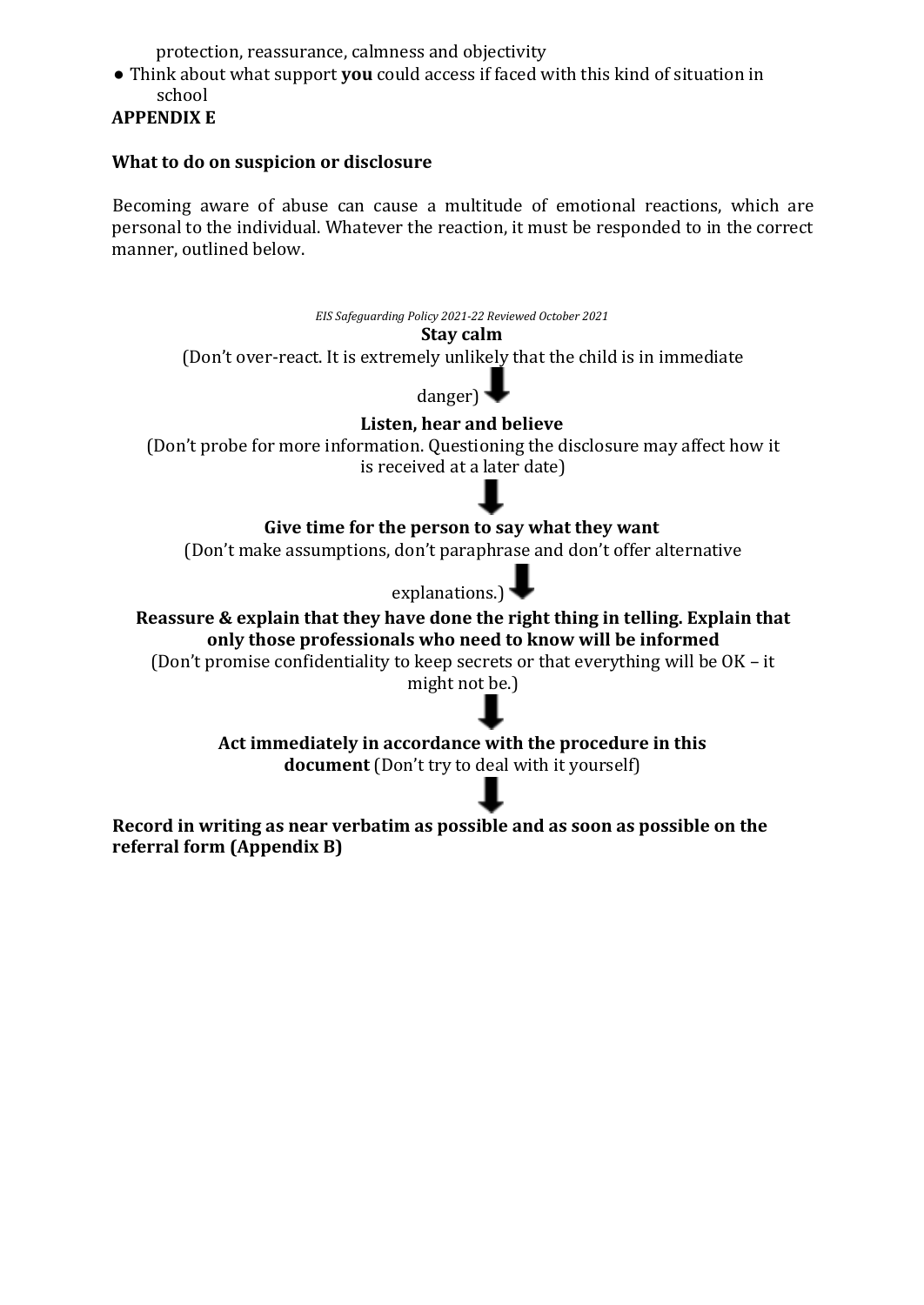# *APPENDIX F*

# **DO**

- Listen and accept
- Try not to interrupt

• Tell the student that they have done the right thing by telling you • Inform the student of what you are going to do

• Make accurate notes using all the student's words as soon as possible • Inform a member of the EISJ Child Protection Team

# **DON'T**

- Promise confidentiality
- Investigate
- Ask leading questions
- Paraphrase when recording the allegation
- Ask a student to remove clothing
- Take photographs
- Ask the student to repeat the disclosure over and over again